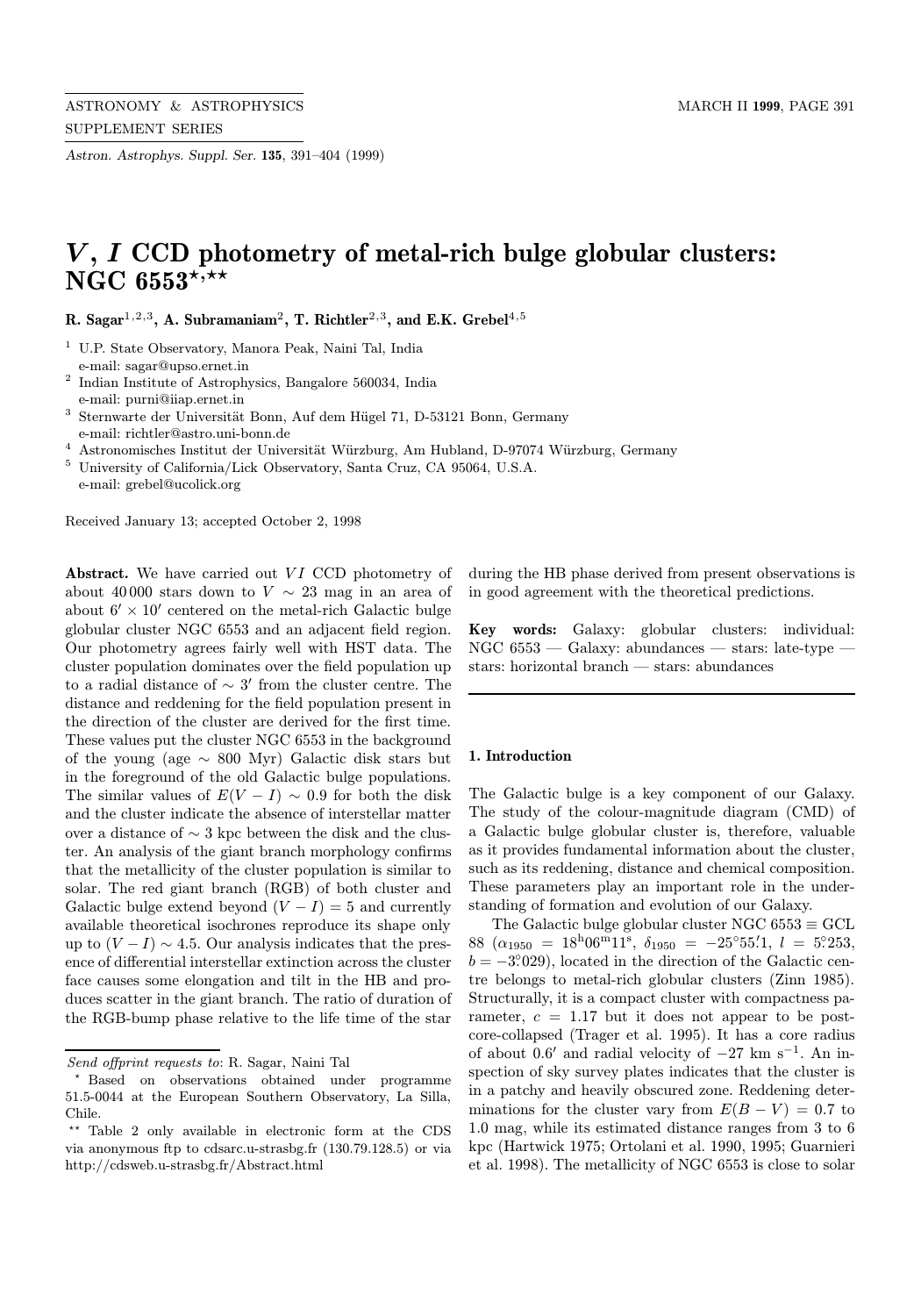$(Fe/H] = -0.2 \pm 0.4$ ; Barbuy et al. 1992; Bruzual et al. 1997; Guarnieri et al. 1998 and references therein). Radial velocity and distance parameters of the cluster indicate that it is indeed a member of the Galactic bulge.

Hartwick (1975) presented a photographic BV diagram with an accuracy of  $\sim 0.1$  to 0.2 mag in V up to  $V \sim 18$  mag. Lloyd Evans & Menzies (1973) obtained instrumental  $VI$  photographic diagram for the cluster. But the usefulness of photographic data in such a crowded stellar field is very limited. Ortolani et al. (1990) have done a detailed BVRI CCD photometric study of the cluster by observing about 15000 stars down to  $V = 21.5$  mag. They derived the cluster parameters and also indicated the presence of differential extinction across the cluster face. Recently, Guarnieri et al. (1995, 1998) have studied the cluster by combining the optical data with near-IR photometry. These studies indicate

- (a) presence of some peculiar features in CMDs of the cluster e.g. curved giant branch (GB), which Ortolani et al. (1990) attribute to strong blanketing in the atmosphere of the metal-rich stars of the cluster. They even locate the red giant branch (RGB) tip at a V -band brightness comparable to the horizontal branch (HB);
- (b) an anomalously tilted and very red HB; and
- (c) a nearly solar abundance for NGC 6553.

The cluster is projected against a rich stellar background affected by differential extinction but in the photometric studies carried out so far the RGB and the HB of the cluster were not corrected for field star contamination. To understand the above mentioned peculiar features in the CMD of NGC 6553 it is important to consider that the cluster may be at the upper end of the metallicity scale of Galactic globular clusters. In 1993 we obtained a new set of better quality  $VI$  CCD images for the cluster region as well as for an adjacent field region. While we were still analysing the observations, Ortolani et al. (1995) published HST observations of NGC 6533, showing unambiguously the main-sequence turn-off (MSTO) location. They estimated an age of  $12 \pm 2$  Gyr, which places NGC 6553 among the old Galactic globular clusters. Although the present data are the deepest obtained so far from the ground for NGC 6553, they are definitely not reliable for determining the location of the MSTO, especially in the presence of the superior HST data. We have therefore not made any attempt either to derive the cluster age or to discuss about the location of MSTO from the present data.

In this work, VI CCD photometry for more than 40 000 stars down to  $V = 23$  mag in a field of about 6  $\times$ 10 arcmin<sup>2</sup> is presented. The data have been used to derive photometric parameters of the cluster and to present, for the first time, a cluster sequence corrected for the field star contamination. Reddening and distances to the field populations present in the direction of NGC 6553 are also estimated for the first time. The observations, data

Table 1. Observing log of CCD observations. Both cluster and field regions were observed on 1993 July 19

| Region  | Filter | Exposure   |        | No. of Airmass |
|---------|--------|------------|--------|----------------|
|         |        | in seconds | frames |                |
| Cluster | T Z    | 10         | 1      | 1.003          |
|         |        | 30         | 3      | 1.004          |
|         |        | 180        | 3      | 1.03           |
|         |        | 30         | 1      | 1.009          |
|         |        | 180        | 4      | 1.025          |
|         |        |            |        |                |
| Field   |        | 180        | 4      | 1.065          |
|         |        | 30         | 1      | 1.09           |
|         |        | 180        | 3      | 1.15           |

reduction and determination of metallicity, reddening and distance are described in the sections to follow.

#### 2. Observations and data reduction

The observations were carried out with the 2.2-m MPIA telescope at the European Southern Observatory (ESO), La Silla, Chile, on the 19th of July 1993 using a 1024×1024 pixels<sup>2</sup> Thomson CCD (ESO  $# 19$ ) detector attached to the ESO Faint Object Spectrograph and Camera (EFOSC II). A pixel of this CCD corresponds to 0.332 arcsec on the sky resulting in a field of view of  $5.7' \times 5.7'$  at the Cassegrain focus of the telescope. ESO filters 584 (Bessell V) and 618 (Gunn  $i$ ) were used for the observations. Table 1 gives a log of the observations. Figure 1 shows the identification chart for both cluster and field regions. The field region is located  $\sim 4'$  south to the cluster and has an overlap of  $\sim 1.5'$  with the cluster region. During the observations sky conditions were of good photometric quality and the seeing was better than  $1''$ . All observations were carried out when targets were close to zenith.

Sixteen stars from the list of Landolt (1992) were repeatedly observed for the photometric calibration. They cover a sufficient range in brightness  $(13 < V < 16)$  as well as in colour  $(0.2 < (V - I) < 2.5)$ .

Twilight flat fields were used for all flat fielding. All photometric reductions were done using the DAOPHOT profile fitting programme (Stetson 1990, 1992). Further processing and conversion of these raw instrumental magnitudes to the standard photometric system were performed using the procedure outlined by Stetson (1992).

In deriving the colour equation for the CCD system and evaluating the zeropoints for the data frames, nightly values of atmospheric extinction were used. Further details of the data reduction can be found in our earlier paper on NGC 6528 (cf. Richtler et al. 1998), which was observed during the same run. We have therefore used the same colour equations for transforming the CCD instrumental magnitudes to standards ones. For establishing the local standards in both cluster and field regions, we selected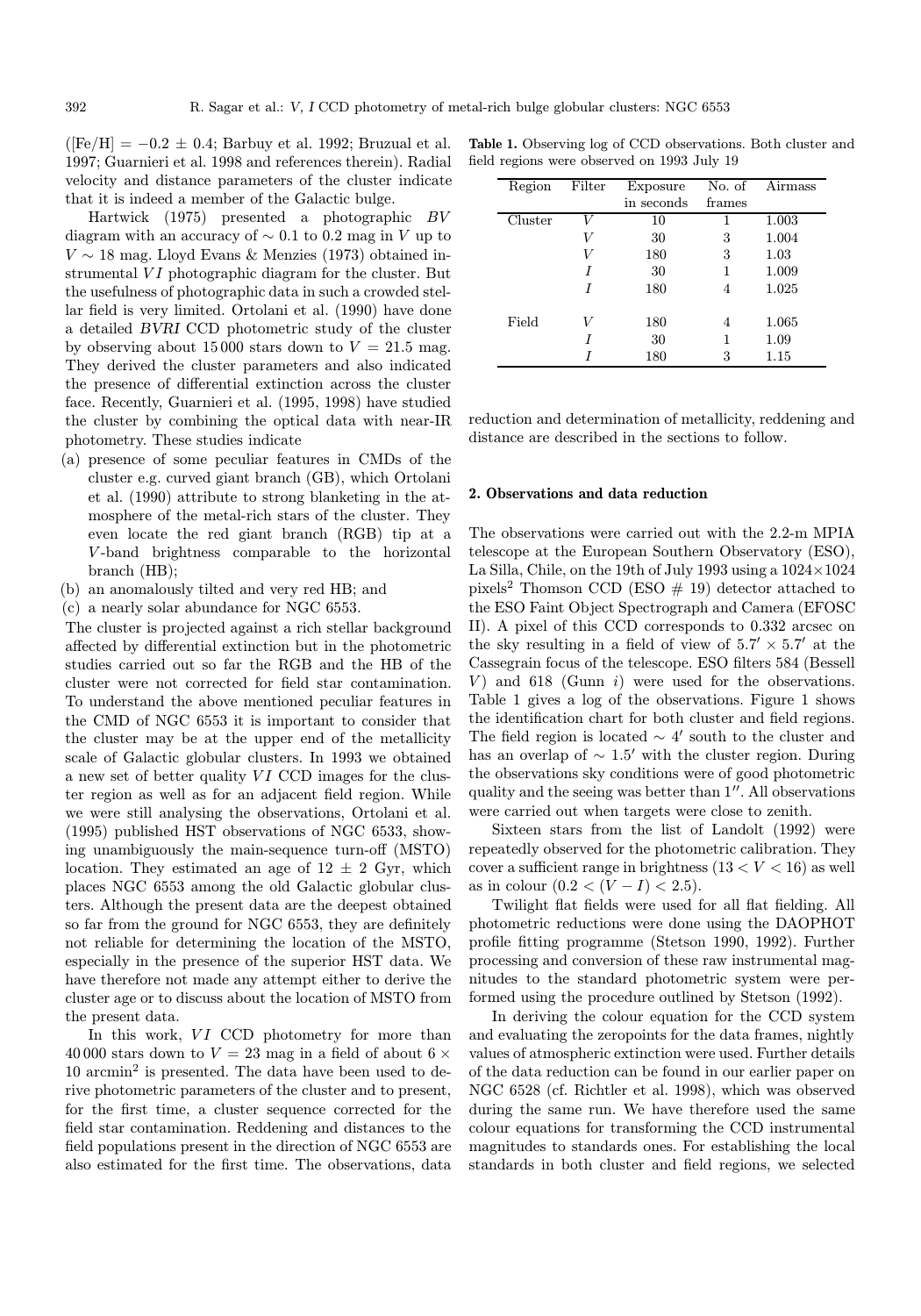

Fig. 1. Identification map for both cluster and field regions of NGC 6553. East and north directions are marked. The  $(X, Y)$ coordinates are in pixel units and one pixel corresponds to  $0.332''$  on the sky. Filled circles of six sizes (each corresponding to one magnitude range in  $V$ ) are used to represent brightness of the stars. Largest and smallest sizes denote stars in the brightest and faintest magnitude range of  $V = 13$  to 14 and 18 to 19 respectively

about 40 stars on their reference frames, which according to brightness and the absence of close neighbours could serve as "secondary standards" in the sense of Stetson's calibration procedures. Using these local standards, the CCD profile magnitudes were transformed to the standard system. In this way, cluster and field regions are calibrated independently. The zeropoint accuracy of the colour equation is  $\sim 0.02$  mag in V and  $\sim 0.01$  mag in I. In addition to this, uncertainties in shutter timing and in correction between profile and aperture magnitudes, etc will also contribute to the final accuracy of our photometry. Also the accuracy of relative photometry is largely dominated by crowding and therefore it is a function of the relative position with respect to cluster centre. The internal errors estimated from the DAOPHOT programme are function of brightness. As expected, they increase with decreasing brightness. For brighter stars ( $V \le 18$ ), it is ~ 0.02 mag but becomes  $\geq$  0.2 mag near the limiting magnitudes of our observations. So the measurements of faintest magnitude bin in a region are not very reliable.

For all the stars observed in both cluster and field regions, the X and Y pixel coordinates, V and  $(V - I)$ photometric magnitudes and their DAOPHOT errors and image parameters  $(\chi$  and sharpness) along with number of measurements in  $V$  and  $I$  are given in Table 2, which is available only in electronic form at the CDS in Strasbourg. We have given only average V and  $(V - I)$  values for stars common to both cluster and field regions in the combined data table, as the stars present in the overlapping regions show excellent agreement (within 0.01 − 0.02 mag) between their  $VI$  values.

#### 3. Comparison with previous measurements

In this section, we compare the present  $VI$  CCD data with the available photographic and CCD data. The difference  $(\Delta)$  is always in the sense present minus others.

# 3.1. Photographic data

BV photographic observations were published by Hartwick (1975) up to  $V \sim 18$  mag with a zeropoint accuracy of  $\sim$  0.1 to 0.2 mag in V. Statistical results of the photographic V magnitude comparison are given in Table 3. The differences are a function of brightness as also pointed out earlier by Ortolani et al. (1990). However, they are within the uncertainty present in the photographic measurements.

### 3.2. CCD data

Ortolani et al. (1990) have carried out BVRI CCD photometry of the cluster region using a detector whose sensitivity varied across the chip. The accuracy limits of their photometric calibration range from 0.07 to 0.15 mag. A comparison of their V and  $(V-I)$  data with ours could be carried out as S. Ortolani kindly provided us with a computer-readable table of their photometric results. The transformation equations relating their  $(X_{\text{Or}}, Y_{\text{Or}})$ coordinate system to ours  $(X_{\text{pres}}, Y_{\text{pres}})$  are found to be,

$$
X_{\rm Or} = -268.503 + 1.431 X_{\rm pres} - 0.007 Y_{\rm pres}
$$

$$
Y_{\rm Or} = -379.783 + 0.007 X_{\rm pres} + 1.431 Y_{\rm pres}.
$$

There are 1150 stars in the Ortolani et al. (1990) data whose positions coincide within 1 pixel with the stars measured by us. The differences between the data sets are plotted in Fig. 2 and their statistical results are given in Table 3. A photometric comparison of the stars common between field and cluster regions is also shown in the figure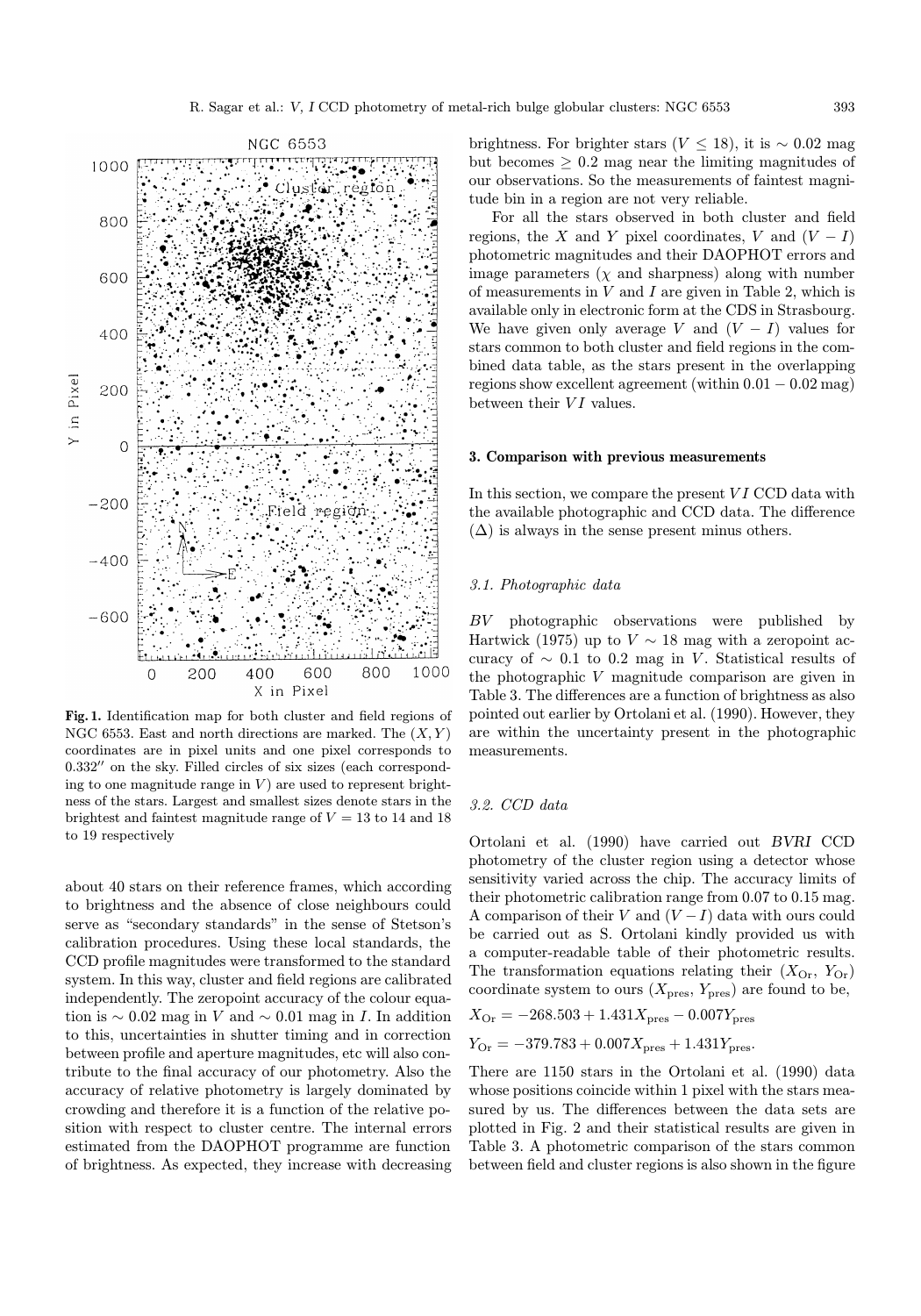Table 3. Statistical results of the difference ∆ in the sense present minus Ortolani et al. (1990) CCD and Hartwick (1975) photographic values. V and  $(V - I)$  are from the present photometry. The mean and standard deviations  $(\sigma)$  are based on N stars. A few points discrepant by more than  $3\sigma$  have been excluded

| Ortolani et al. (1990) VI CCD data |                                    |  |                                                                                                                                | Hartwick $(1975)$ V data |  |  |  |  |  |
|------------------------------------|------------------------------------|--|--------------------------------------------------------------------------------------------------------------------------------|--------------------------|--|--|--|--|--|
| V                                  |                                    |  | $\Delta V$ $\Delta(V-I)$ $(V-I)$ $\Delta(V-I)$ $V$ $\Delta V$                                                                  |                          |  |  |  |  |  |
| (mag)                              |                                    |  | Mean $\pm \sigma$ N Mean $\pm \sigma$ N (mag) Mean $\pm \sigma$ N (mag) Mean $\pm \sigma$ N                                    |                          |  |  |  |  |  |
| $14.0 - 16.0$                      |                                    |  | $0.27 \pm 0.008$ 105 $0.21 \pm 0.01$ 107 $0.5 - 1.5$ $0.16 \pm 0.02$ 43 $15.0 - 15.5$ $0.10 \pm 0.10$ 8                        |                          |  |  |  |  |  |
| $16.0-16.5$                        |                                    |  | $0.26 \pm 0.008$ 68 $0.21 \pm 0.01$ 71 $1.5 - 1.8$ $0.15 \pm 0.02$ 60 $15.5 - 16.0$ $-0.03 \pm 0.13$ 16                        |                          |  |  |  |  |  |
|                                    |                                    |  | $16.5 - 17.0$ $0.27 \pm 0.008$ $263$ $0.20 \pm 0.01$ $274$ $1.8 - 2.0$ $0.20 \pm 0.01$ $122$ $16.0 - 16.5$ $-0.14 \pm 0.12$ 13 |                          |  |  |  |  |  |
|                                    | $17.0 - 17.5$ $0.27 \pm 0.008$ 153 |  | $0.20 \pm 0.01$ 160 $2.0 - 2.2$ $0.20 \pm 0.01$ 461 $16.5 - 17.0$ $-0.18 \pm 0.13$ 67                                          |                          |  |  |  |  |  |
| $17.5-18.0$                        |                                    |  | $0.28 \pm 0.009$ 164 $0.20 \pm 0.01$ 171 $2.2 - 2.4$ $0.22 \pm 0.01$ 207 17.0 $-17.5$ $-0.14 \pm 0.16$ 35                      |                          |  |  |  |  |  |
| $18.0 - 18.5$                      |                                    |  | $0.30 \pm 0.01$ 159 $0.22 \pm 0.01$ 162 $2.4 - 2.6$ $0.25 \pm 0.01$ 108 $17.5 - 18.0$ $-0.09 \pm 0.12$ 19                      |                          |  |  |  |  |  |
|                                    |                                    |  | $18.5 - 19.0$ $0.30 \pm 0.01$ $128$ $0.23 \pm 0.02$ $134$ $2.6 - 7.0$ $0.24 \pm 0.01$ $110$ $18.0 - 18.5$ $0.06 \pm 0.12$ 7    |                          |  |  |  |  |  |
|                                    |                                    |  |                                                                                                                                |                          |  |  |  |  |  |



Fig. 2. Comparison of the present photometry with Ortolani et al. (1990) CCD data has been shown by filled circles. The differences are in the sense present minus their data, plotted against the present CCD photometry. Crosses denote the photometric comparison of the field region with the cluster region. The differences are in the sense cluster minus field data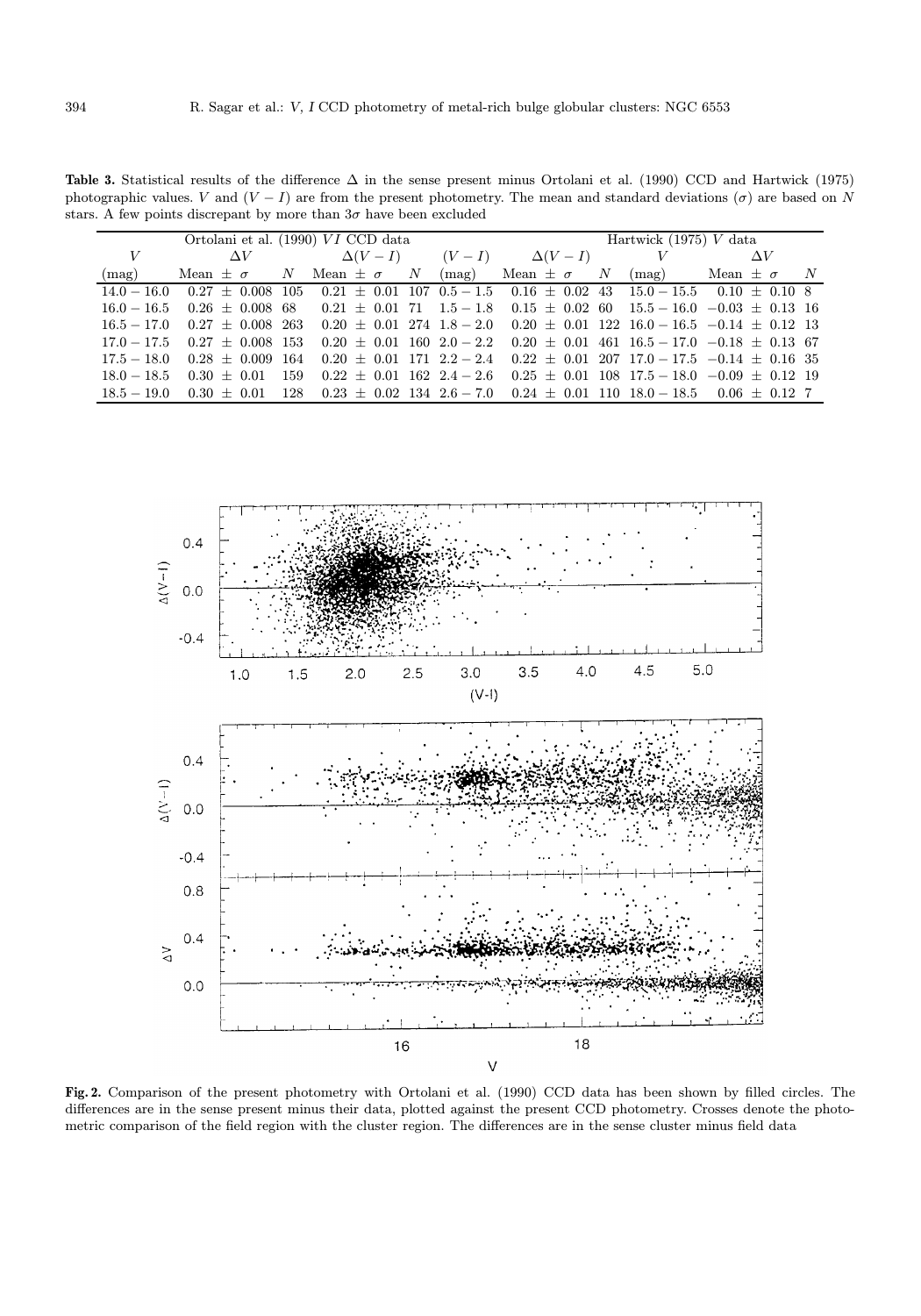

Fig. 3. The  $V, (V - I)$  and  $I, (V - I)$  diagram for all stars observed by us. The  $(V - I)$  scale is compressed to show the presence of very red stars. Only for the brighter stars ( $V \leq 18$ ), the cluster population can be distinguished from the rich population of field stars

indicating excellent agreement between the independent VI photometric data of the two regions.

However, a comparison of present photometry with Ortolani et al. (1990) indicates the following. Except for a few outliers, which appear to be mostly those that were treated as single in our measurements and as blended doubles in theirs, the distribution of the photometric differences seems fairly random with a constant zeropoint offset of ∼ 0.3 mag in V and of ∼ 0.2 mag in  $(V-I)$ . However, differences in colour  $(V - I)$  are smaller for bluer objects and increase slightly for redder ones (see Table 3). A least-squares linear regression between the data points yields

$$
\Delta(V-I) = 0.06(\pm 0.009)(V-I)_{\text{ccd}} + 0.08(\pm 0.02)
$$

with a correlation coefficient of 0.2. Obviously, there is a zeropoint difference in both  $V$  and  $I$  between the two sets of ground based CCD data. This is due to the difficulties

encountered by Ortolani et al. (1990) in calibrating the data (see Guarnieriet al. 1998). The zeropoint offsets between HST data and ground based CCD data by Ortolani et al. (1990) found by Guarnieri et al. (1998) are similar to ours. This and the discussions in the sections to follow indicate that our photometry agrees fairly well with the HST data.

Now we turn to the results derived from the present VI CCD photometry.

# 4. Colour-magnitude diagrams

# 4.1. General remarks

Figure 3 shows the  $V$ ,  $(V - I)$  and  $I$ ,  $(V - I)$  diagrams of all 40 170 stars that were identified independently in both  $V$  and  $I$  filters. The CMD shows the difficulties present in  $\;$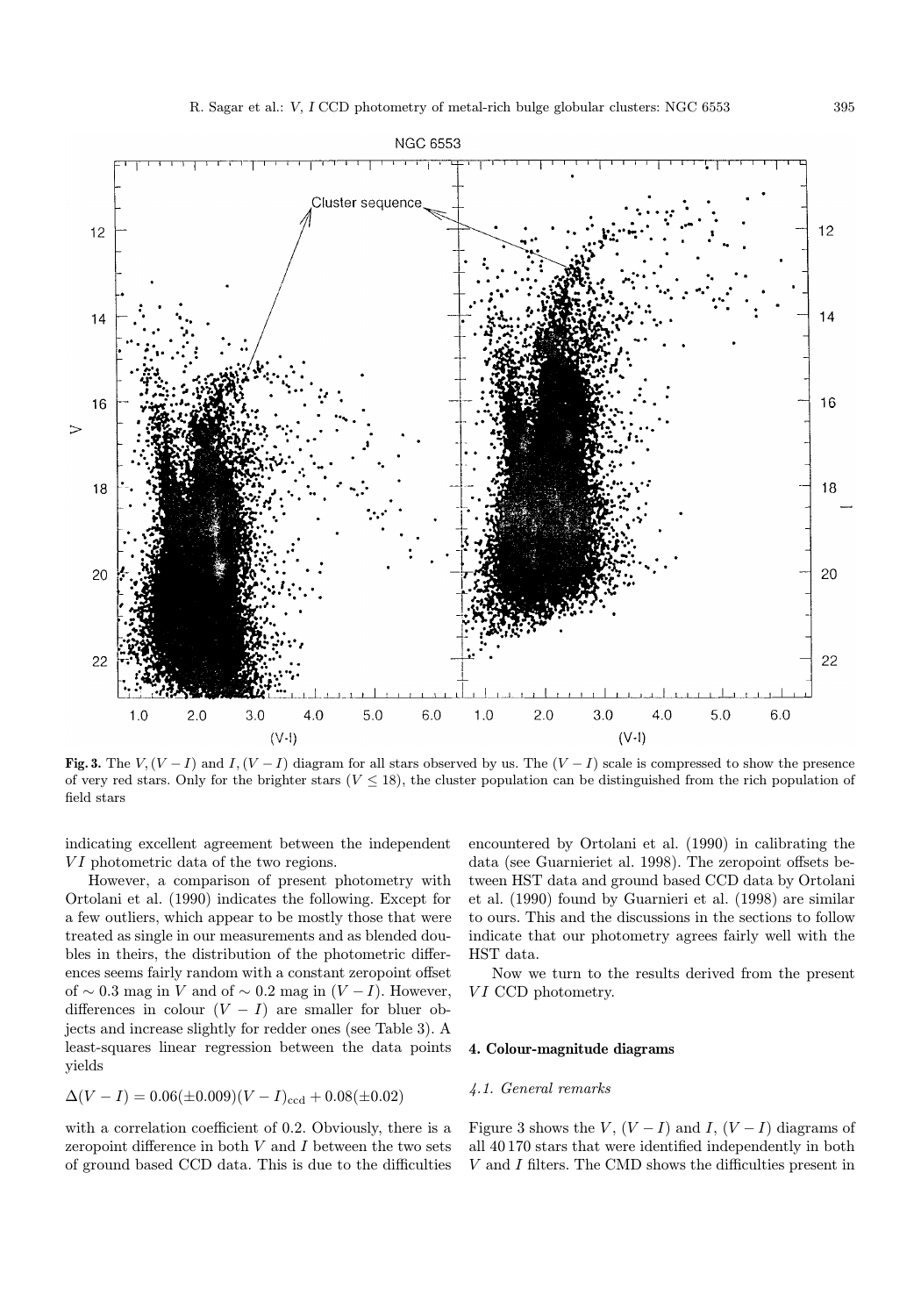the study of cluster NGC 6553. The field population dominates in the fainter stars  $(V > 18)$  so much that the cluster sub-giant branch, MSTO region and MS itself are not visible at all. In the brighter stars, typical features of the field population in the direction of the Galactic centre and cluster RGB are clearly visible. The RGB of NGC 6553 is marked as cluster sequence in the Fig. 3. It turns over at about  $V = 15.3$ ,  $(V-I) = 2.9$  in the  $V$ ,  $(V-I)$  diagram. No such turnover is seen in the  $I,(V-I)$  diagram. To the blue side of this sequence, the MS of the young Galactic disk stars can be easily identified while the older bulge populations are present towards the redder side. Both cluster and field populations contain a significant number of bright  $(I \leq 15)$  but very red stars with  $(V - I) \geq 4.0$ . These stars should be taken into account in population synthesis when interpreting red integrated colours of Galactic bulge populations.

# 4.2. Regions of cluster and field populations

Before discussing the features of cluster or field population any further it is essential to determine the regions in sky where one dominates over the other. In order to find out where the field population becomes dominant with respect to the cluster population we determined the radial stellar density profile of the region using stars brighter than  $V = 20$  mag. The  $(X, Y)$  pixel coordinates of the eye-estimated cluster centre are (440, 645) with an accuracy of few arcsec. The observed stellar density profile up to  $\sim$  7' from the cluster centre is plotted in Fig. 4. The stellar densities derived here are not corrected for data incompleteness. They are therefore underestimated for inner regions (upto a radial distance of about 1'), as the plot shown by Trager et al. (1995) indicates that data completness could be less than 50% in the central bin and reaches to  $\sim 100\%$  only at about 1'. Since the cluster profiles from star counts are better than those from integrated photometry in the outer regions, we have used the former for determining outer boundary of the dominant regions of the cluster population. The stellar density decreases strongly from cluster centre out to about a radius of 3'. Beyond that it becomes asymptotic at a level of about 150 stars arcmin<sup>−</sup><sup>2</sup>. The profile given by King (1962) fits the observed stellar density profile satisfactorily.

The above analysis clearly indicates that the population of the cluster NGC 6553 is not dominant beyond a radial distance of  $3'$  and most of the stars present in that part of the sky represent the field population. We therefore considered stars with  $Y < 0$  pixels (outside the cluster frame; see Fig. 1), i.e.,  $\geq 215''$  from the cluster centre as representative of the field population. In order to maximise the percentage of cluster members in the sample and to avoid the effects of strong stellar crowding on the  $VI$  data, we consider only stars lying in an annular region (defined with inner and outer radii of 17



Fig. 4. This plot shows the observed stellar density (logarithm of stars brighter than  $V = 20$  mag per square arcmin) as a function of radius in arcmin. The length of the bar denotes the error in density determination due to number statistics. The solid curve shows a least square fit of the King profile. The cluster population is not dominant beyond a radial distance of about  $3'$ 

to 100 arcsec respectively) as representative of cluster population. The  $V, (V - I)$  diagrams for the representatives of field and cluster populations are shown in Fig. 5. Their respective numbers are about 14 250 and 8 500. The corresponding areas are about 23.6 and 8.4 arcmin<sup>2</sup>. The dominance of one population over other can be clearly seen in the both diagrams. With these better defined features of the two populations contamination effects in the CMDs stand out more clearly now. The limiting V mag of the field population is about a magnitude fainter than that of the cluster even though the exposure times are similar (see Table 1). This illustrates the effect of crowding on the limiting magnitude of the observations. We will now analyse both populations separately.

# 4.3. Subtraction of the field population

We have carried out statistical field star subtraction. For this, we consider only stars brighter than  $V = 20$  mag in both cluster and field populations, since the cluster HB and RGB are present there. The field population used in the statistical subtraction has been selected from a rectangular region with coordinates (in pixels)  $X = 0$  to 1000 and  $Y = -725$  to  $-450$ . Thus the area is equal to that of the cluster region but located at a radial distance of about 7' from the cluster centre. At this radial distance, the cluster population will be negligible, as the values of core and tidal radii for the cluster are about  $0.6'$  and  $8'$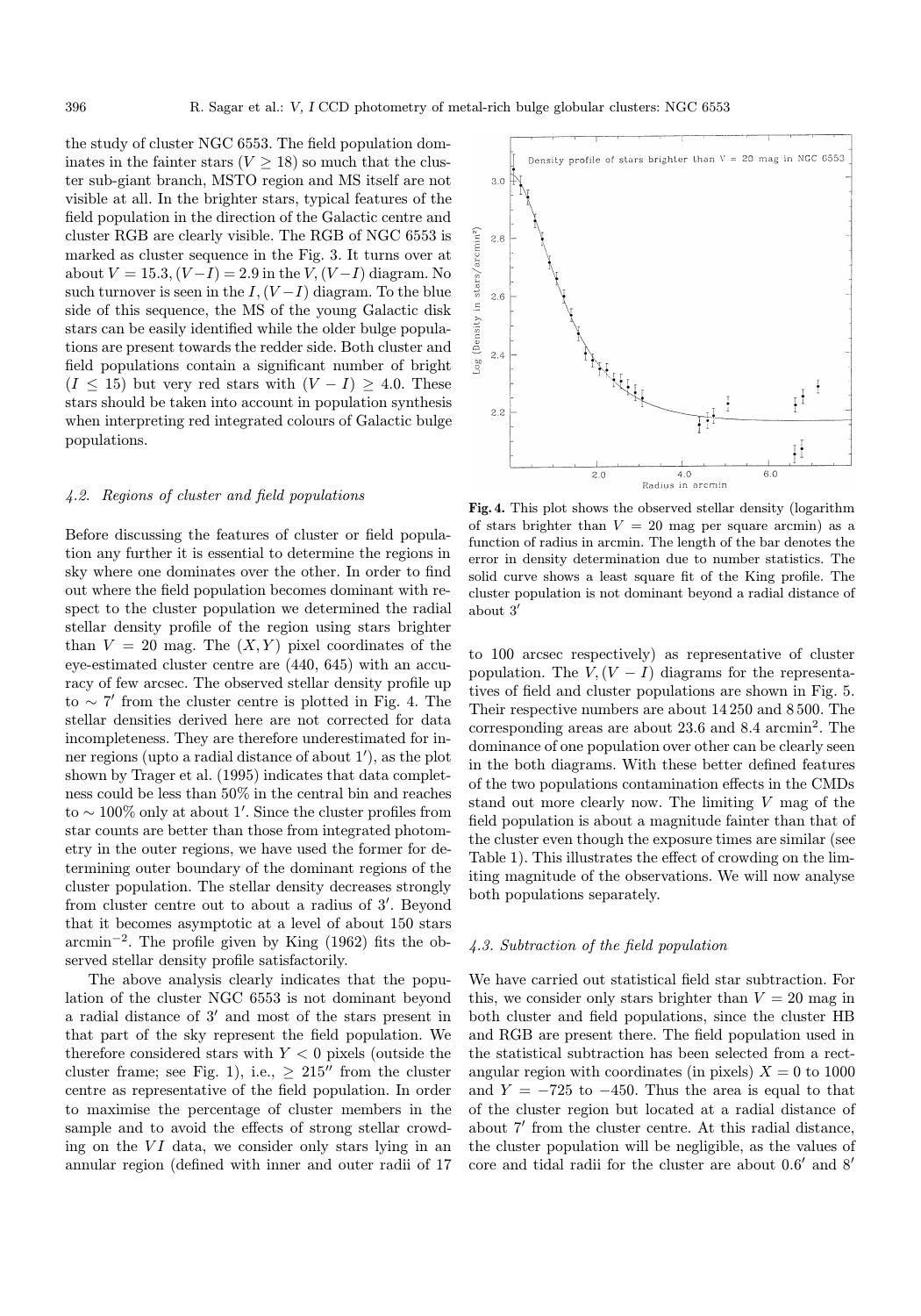

Fig. 5. The  $V, (V - I)$  diagram for the representatives of cluster and field populations. The regions from where they were selected are listed. Dominance of one population over other can be clearly seen in these diagrams

respectively (cf. Trager et al. 1995). There are 3914 and 1317 stars brighter than  $V = 20$  mag in the chosen cluster and field regions respectively. The statistical field star subtraction is done in the following manner. For each star of the field population, the nearest star located within a box of size  $\pm 0.5$  mag in V and  $\pm 0.2$  mag in  $(V-I)$  from the  $V,(V-I)$  position of the field star in the CMD of the cluster region is deleted from the sample. This procedure will remove statistically field stars from the selected cluster region. However, precisely because of this we cannot completely rule out the presence of some field stars in the cleaned sample or oversubtraction in the cluster data. The lower part of the Fig. 6 shows the CMD of the cleaned sample. The RGB and HB are very well defined in the diagram. Some field stars mostly right side of the cluster SGB are still present in the diagram but they will not affect the results.

# 5. The colour-magnitude diagram morphology and parameters of NGC 6553

#### 5.1. Duration of the RGB-bump phase

Figure 7 shows the differential luminosity function of the GB branch derived from the field star subtracted sample of the cluster. There are two peaks marked in the histograms. The higher peak contains the HB stars while the smaller contains the stars belonging to the RGB-bump which is a clump of stars along the RGB evolutionary phase. This clump is due to a temporary reversal in the star path that is ascending the RGB, the star stops and goes toward slight fainter magnitudes for some time and then starts again ascending the RGB. In the  $V, (V - I)$  diagrams of the Galactic bulge clusters, which have nearly solar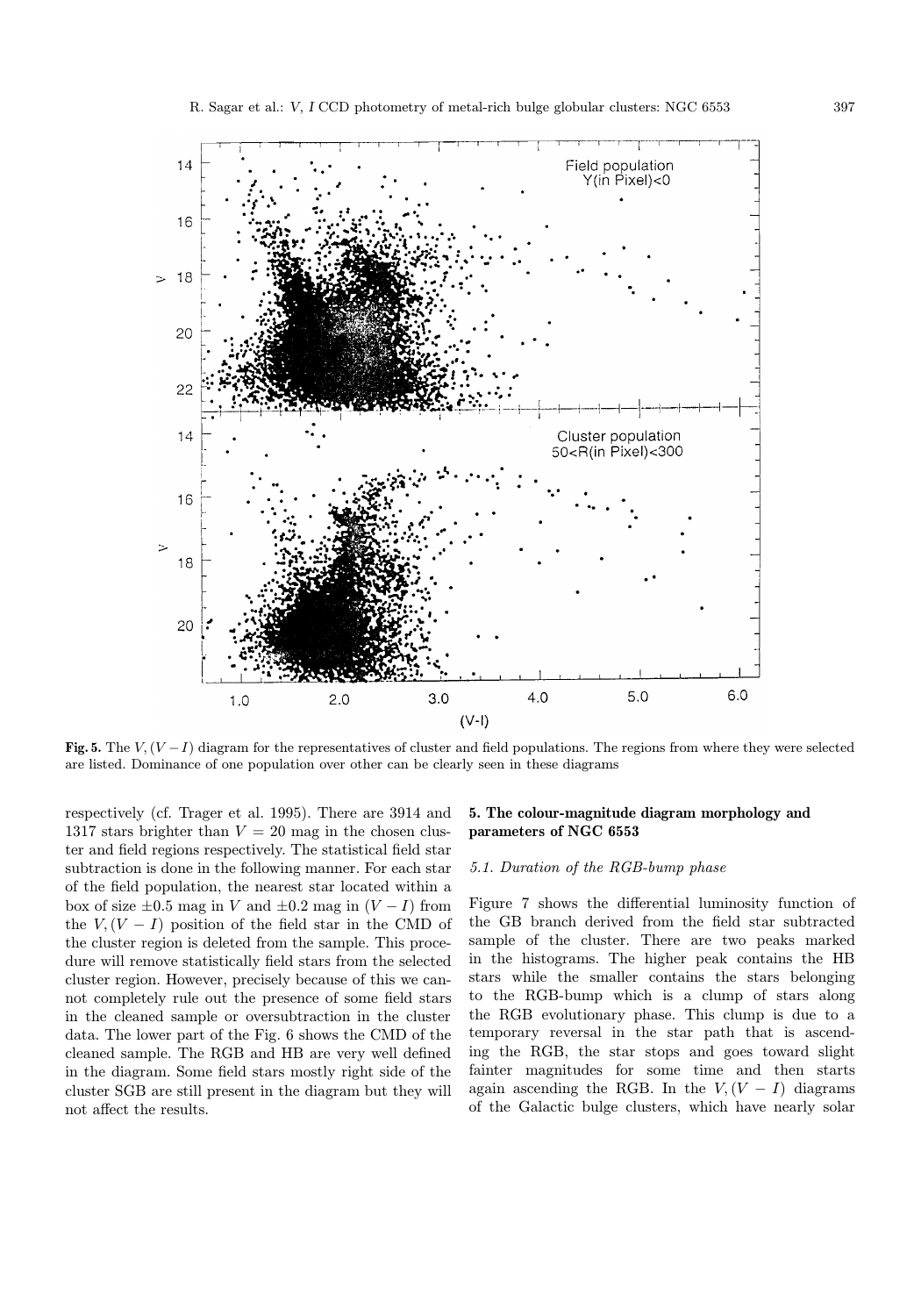

Fig. 6. The  $V, (V - I)$  diagrams for the cluster and field stars are presented. The cluster population is for stars brighter than  $V = 20$  mag. The sample has been cleaned statistically for the field star contamination. The field stars brighter than  $V =$ 21 are plotted. Theoretical isochrones from Bertelli et al. (1994) for solar metallicity are overplotted for indicated apparent distance modulus, reddening and age. The solid curve is the RGB while the dotted one traces the AGB. The dashed curve is the isochrone fitted to the disk population of the galaxy. The eye-estimated fiducial points for the RGB and HB are plotted by open triangles and squares respectively

metallicity, the RGB-bump is located below the HB (cf. Lanteri Cravet et al. 1997) and the same is observed for NGC 6553 in Fig. 7. This indicates that the cluster metallicity is nearly solar which is in agreement with the morphological features present in the  $V,(V-I)$  diagram of the cluster (see discussions below).

The ratio of duration of the RGB-bump phase relative to the life time of the star during the HB phase for clusters having characteristics of the Galactic bulge clusters is 0.2 (cf. Lanteri Cravet et al. 1997 and references therein) and is equal to the ratio of number of stars present in the corresponding evolutionary phases. In order to carry out the star counts in the two evolutionary phases, we used the linear interpolation (see dotted line in the Fig. 7). We obtained the ratio of numbers in the RGB-bump and the HB phases as  $0.17 \pm 0.05$  which is not too different from the value of  $0.19 \pm 0.03$  obtained by Lanteri Cravet et al. (1997) for the cluster. Considering the uncertainty, one can say that the value is in good agreement with the theoretical predictions of 0.2.

#### 5.2. Morphology of the horizontal branch (HB)

A very interesting feature in the lower  $V,(V - I)$ diagram (Fig. 6) is the position of HB. It is very red, elongated, tilted, and even overlaps with the RGB. Such tilted and elongated HBs have been repeatedly reported for metal-rich clusters located towards the Galactic centre (see Ortolani et al. 1997; Grebel et al. 1995). Armandroff (1988) proposed differential reddening as the cause, because the slope of the tilted feature resembles in the most striking cases the reddening vector. For Terzan 5, Grebel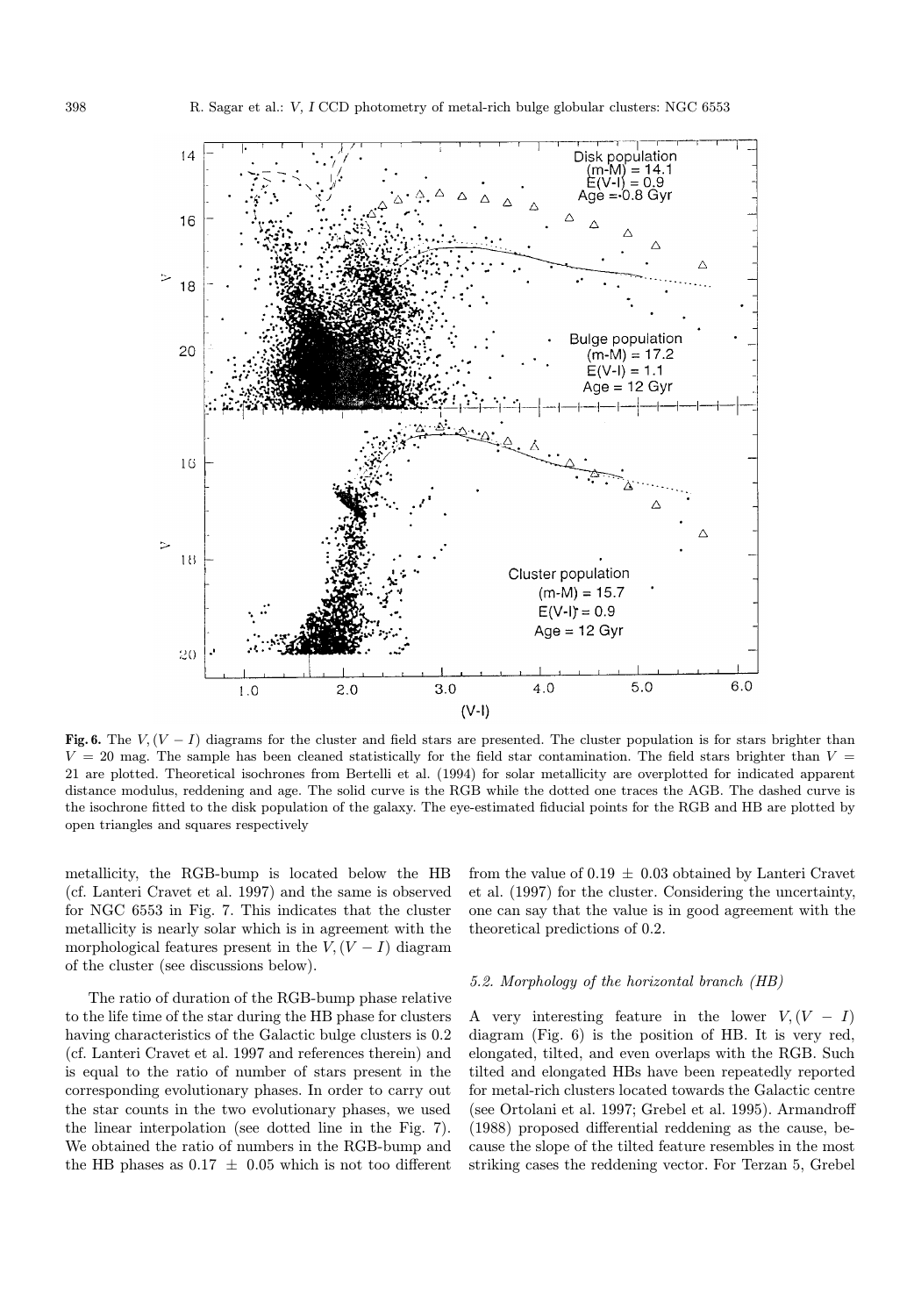

Fig. 7. The differential luminosity function of the GB. The peaks due to the HB stars and RGB-bump are marked as HB and SGB respectively

et al. (1995) showed that differential reddening is present, derived a reddening map, and dereddened the initially diagonal HB, which became clumpy and lost its diagonality almost entirely. Also the RGB became much narrower. A small amount of "diagonality" still remained, which may indicate that some of it is an intrinsic property of HB evolution as indicated by theoretical HB tracks. For the first time, it was shown directly that most of the diagonality is indeed caused by differential reddening. In order to understand the cause in the case of NGC 6553, we carried out following analysis:

(a) In order to derive an extinction map, we divided the observed cluster region into boxes of ∼ 200 ×  $200$  pixels<sup>2</sup>, as indicated in the Table 4 and identified the HB stars located in the box. The star is considered as a HB star if its brightness is  $16.35 < V < 17.55$  and the colour is  $1.85 < (V-I) < 2.35$ . Theoretical models indicate that all HB stars have an (almost) equal luminosity but have range in temperature due to different shell mass. This fact is used to derive the extinction value for a box from the mean apparent brightness of its HB stars. For this, we used the results given by Guarnieri et al. (1998) that the apparent brightness of the HB stars of the cluster  $(V_{\text{HB}} = 16.92)$  corresponds to  $A_v = 2.34$ . The value of  $A_v$  and the number of HB stars found in the box are listed in the table. Generally more than 5 HB stars are present in a box, except in the boxes with  $X \geq 800$ . The standard deviation  $(\sigma)$ of the mean  $V$  value of the HB stars in a box is generally  $\sim$  0.2. One finds that the values of  $A_v$  change smoothly along a column and randomly along the row

with the minimum vaues in the row with  $Y = 350$  to 550. This indicates presence of strong differential extinction in the north south direction of the cluster region. It is in agreement with the obscuration observed on the sky survey plate and also with the observations of Ortolani et al. (1990).

- (b) In order to study variaton in shape and width of the HB and RGB across the cluster face, we plotted in Fig. 8 the  $V,(V-I)$  values of the HB and RGB stars located in the six cluster regions. It clearly shows that both scatter as well as tilt of the HB differ from one region to other. Both the HB and RGB sequences in a region are narrow and well defined. This indicates that most of the scatter present in  $(V - I)$  colour of the cluster RGB sequence (see Figs. 5 and 6) is due to presence of differential extinction across the cluster face. However, the HB of a region is always tilted and elongated. Presence of differential interstellar extinction across the face of a box (size  $\sim 66'' \times 66''$ ) can not be ruled out, as radio studies indicate very small scale (a few AUs) patchy absorption in the Galactic disk. It may not be strong as its effect on the RGB (see Fig. 8) of a region in the form of scatter is not very large. This may indicate that presence of differential extinction across the cluster face may not explain the observed elongation of the cluster HB sequence. Further studies are desired for understanding them.
- (c) In order to quantify the extent of differential extinction present across the cluster face, we plotted mean loci of the HB and GB sequences of the different cluster regions in Fig. 9. Average slope of the HB seems to be not too different from the normal slope of interstellar reddening. However, extent of elongation of the HB differs from one strip to other. The mean loci of the GB sequences of the regions with  $Y = 150$  to 360; 350 to 550 and 550 to 750 are almost identical. However, the mean locus of the GB sequence of the region with  $Y = 750$  to 950 is clearly shifted towards red side. This indicates that extent of differential reddening amounts to  $\Delta E(V-I) \sim 0.2$  mag and  $\Delta A_v \sim 0.5$  mag. This agrees very well with the results derived from the brightness of the HB stars (see Table 4). Ortolani et al. (1990) observed slightly smaller extent of differential extinction across the cluster region.

The above analysis indicates that presence of differential extinction across the cluster face can explain most of the scatter present in the RGB sequence of the cluster population. However, it may not explain more than a magnitude elongation observed in the V magnitude of HB stars of NGC 6553. Ortolani et al. (1990) suggest that blanketing effect can also produce tilting and extension in the HB of the cluster.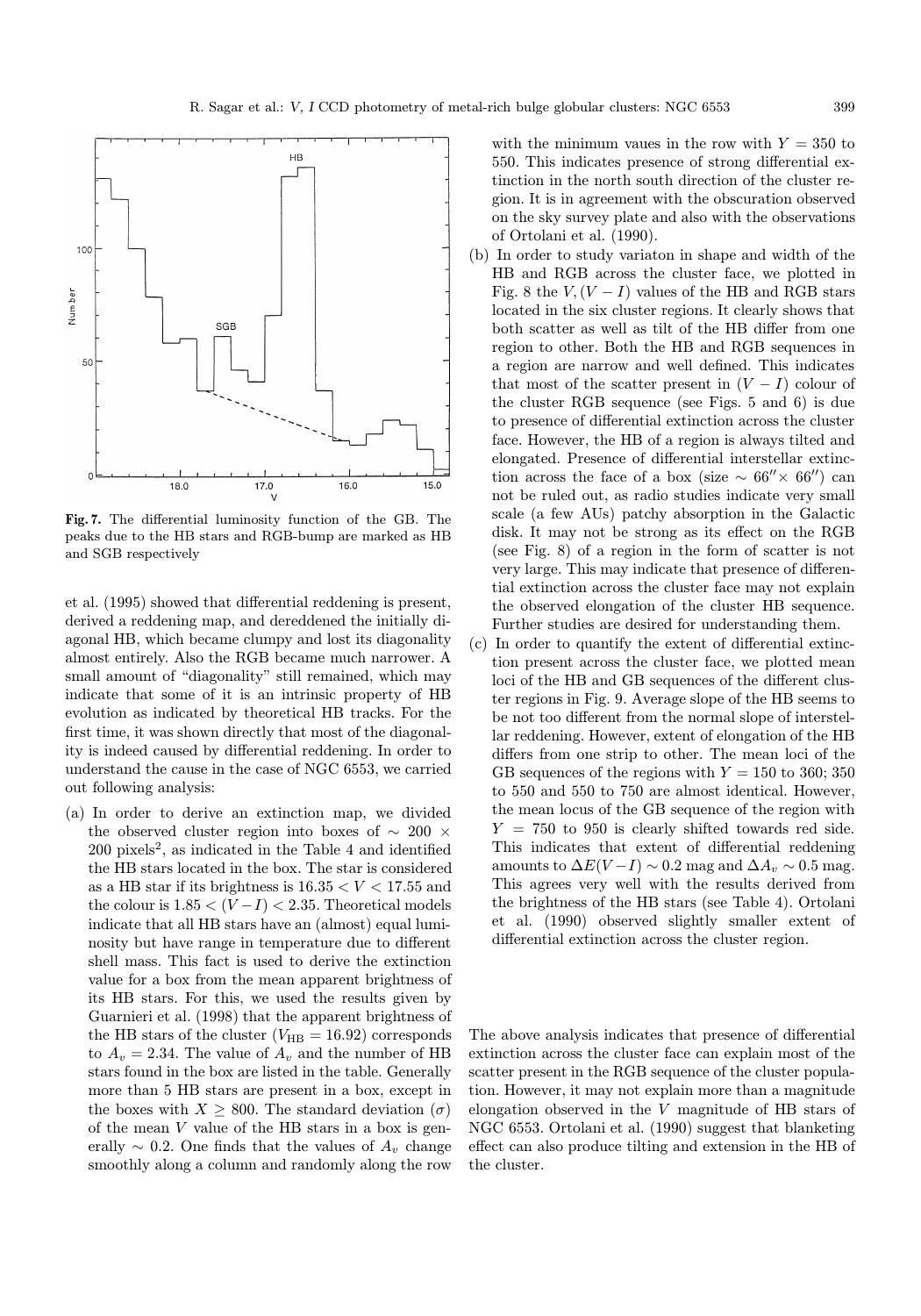

Fig. 8. The  $V, (V - I)$  diagrams of the stars brighter than  $V = 19$  mag located in the six rectangular strips of the central part of the cluster. The X and Y pixel coordinates of the strips are marked. The HB and RGB stellar sequences are clearly visible in all the diagrams

**Table 4.** Variation of extinction  $A_v$  across the face of the cluster NGC 6553. The number of HB stars observed in a box is given in brackets

| Range in $Y$ pixels | Range in $X$ pixels |            |            |            |         |  |
|---------------------|---------------------|------------|------------|------------|---------|--|
|                     | < 200               | 200 to 400 | 400 to 600 | 600 to 800 | > 800   |  |
| 150 to 350          | 2.32(2)             | 2.31(10)   | 2.42(11)   | 2.52(3)    | 2.26(1) |  |
| 350 to 550          | 2.06(13)            | 2.14(30)   | 2.19(32)   | 2.26(16)   | 2.21(8) |  |
| 550 to 750          | 2.24(12)            | 2.30(76)   | 2.41(107)  | 2.29(21)   | 2.43(4) |  |
| 750 to 950          | 2.41(8)             | 2.47(30)   | 2.48(34)   | 2.52(16)   | 2.01(1) |  |
| 950                 | 2.50(3)             | 2.48(4)    | 2.59(5)    | 2.38(7)    | 2.50(2) |  |

# 5.3. The morphology of the giant branch and cluster parameters

The lower part of Fig. 6 shows the presence of a well defined but broad RGB in the diagram. Eye-estimated fiducial points for the RGB and the HB are plotted in the figure and listed in the Table 5. Presence of differential extinction across the cluster face has been considered in this process. An error of  $\sim 0.03$  mag in  $(V-I)$  of the fiducial points of RGB is expected. The RGB is extended and curved down, characteristic of a nearly solar metallicity population, like that of the globular clusters NGC 6528, Terzan 5, Terzan 6, and Baade's window.

A theoretical isochrone from Bertelli et al. (1994) is overplotted in Fig. 6 for an apparent distance modulus of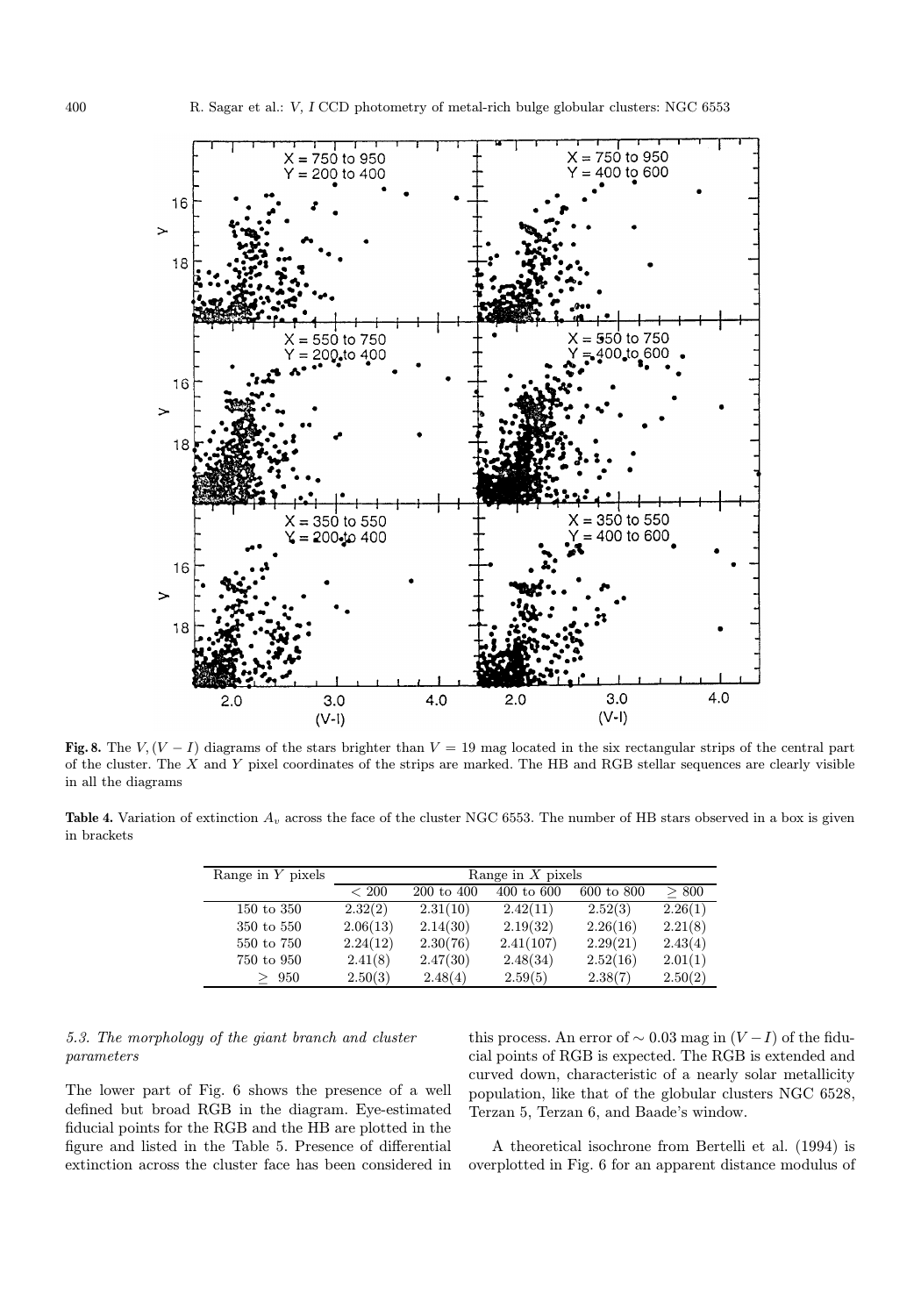

Fig. 9. The  $V, (V - I)$  diagrams of the mean loci of the HB and GB sequences observed in different strips of the cluster region. Open squares, crosses, open triangles and open circles denote the fiducial points in the strips with  $Y = 150$  to 350; 350 to 550; 550 to 750 and 750 to 950 respectively in the cluster region. The arrow indicates the direction of normal interstellar reddening vector

15.7 and reddening  $E(V - I) = 0.9$ . The isochrone has  $Z = 0.02$  and an age of 12 Gyr. From the fitting of the theoretical isochrones in Fig. 6, one may say that the redder bright stars, if they are indeed cluster members, are on the AGB rather than in the RGB stage of stellar evolution. However, the evolutionary status of the red stars with a  $(V-I)$  colour in the range of 3.5 to 5 is not clear as the isochrones for both AGB and RGB merge. The theoretical isochrone fits the shape of the observed RGB very well up to  $(V - I) \sim 4.5$  and starts to deviate for redder colours. Similarly the theoretical isochrones cannot explain the location of the bright red stars observed in the  $V,(V-I)$  diagram of NGC 6528 (see Richtler et al. 1998). This red extension of the AGB/RGB stars must be taken into account when modelling spectra of elliptical galaxies (see Bruzual et al. 1997, and references therein for a detailed discussion).

# 5.3.1. Metallicity and reddening

A number of spectroscopic analyses indicate that metallicity of the cluster NGC 6553 is close to solar. The  $[Fe/H]$  values range from  $-0.1$  to  $-0.4$  (see Rutledge et al. 1997; Origlia et al. 1997; Bruzual et al. 1997 and refernces therein). In order to check the consistency with these, we used the present photometric indicators for estimating the

metallicity of NGC 6553. The morphology of the RGB can be used to estimate the metallicity and reddening of the cluster. Ortolani et al. (1991) used the slope of the RGB to determine abundances of the metal-rich globulars and found that the metallicity of NGC 6553 is similar to solar. Another indicator of the metallicity is the V magnitude difference between the HB level and the top (brightest) of the RGB,  $\Delta V$ . Its value decreases with increasing metallicity of the cluster. Use of such relations avoids the otherwise required a priori knowledge of reddening for the determination of the metallicity of a cluster. Barbuy et al. (1997) find that the value of  $\Delta V$  is 3.1 for NGC 7099  $([Fe/H] = -2.1)$ , 2.3 for 47 Tuc  $([Fe/H] = -0.7)$ , 2.1 for NGC 6356 ( $[Fe/H] = -0.4$ ) and 1.4 for NGC 6528  $(Fe/H] = -0.2$ ). For NGC 6553,  $\Delta V = 1.5 \pm 0.1$ . This would place NGC 6553 with a nearly solar metallicity similar to NGC 6528 (cf. Barbuy et al. 1998).

Heitsch & Richtler (1999) have derived the following empirical relation between  $\Delta V$  and [Fe/H] using theoretical isochrones given by Bertelli et al. (1994) for  $[Fe/H] =$ 0.4, 0.0,  $-0.4$  and  $-0.7$ .

$$
[Fe/H] = (-0.57 \pm 0.03) \cdot \Delta V + (0.74 \pm 0.04).
$$

This yields a value of  $-0.1 \pm 0.1$  for [Fe/H] of NGC 6553. This agrees very well with our above estimate as well as with earlier metallicity determinations for the cluster (see Bruzual et al. 1997;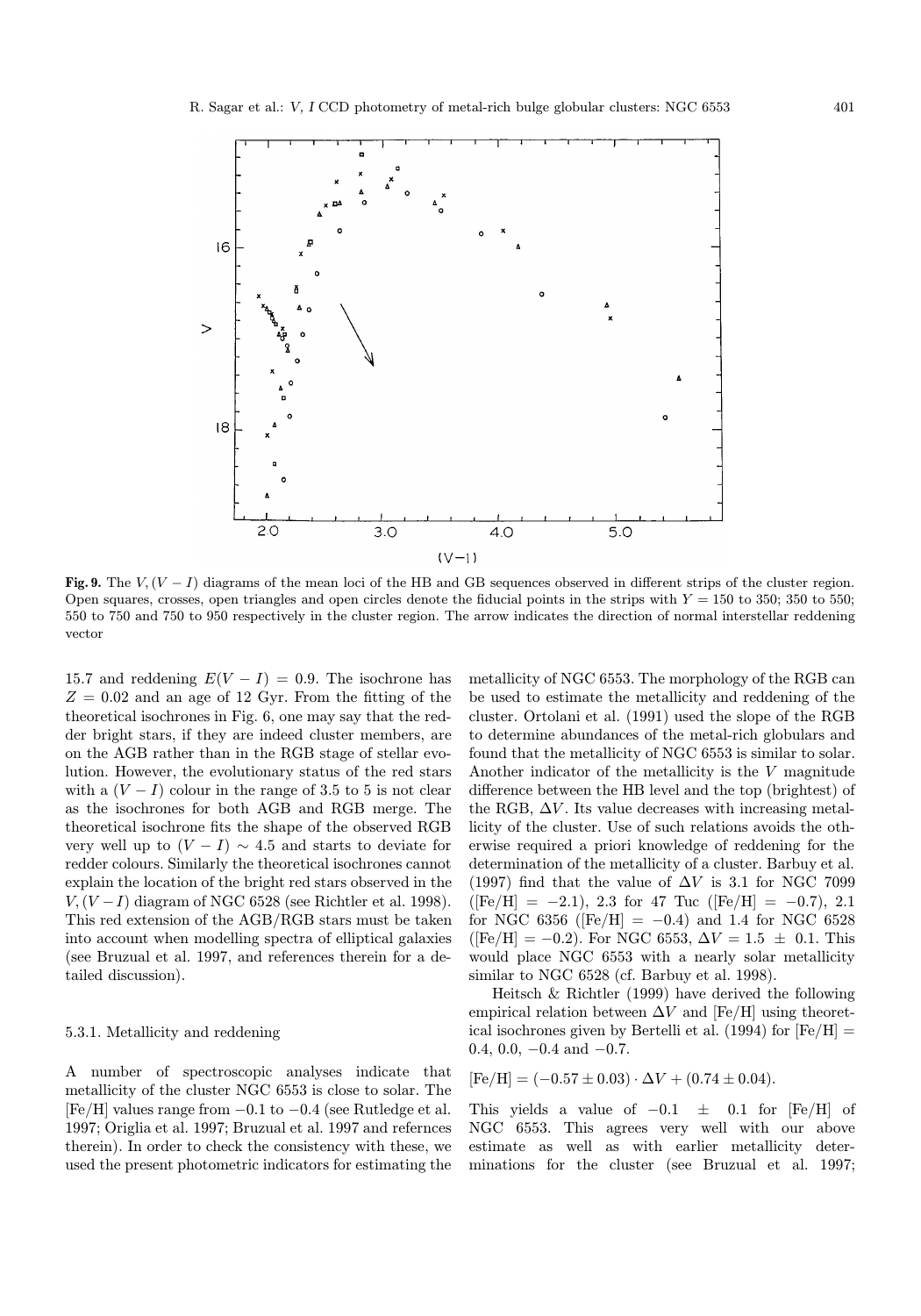Table 5. The fiducial sequence for the RGB and HB of NGC 6553

| (V<br>I) | V     | $\bar{\text{Sequence}}$ |  |
|----------|-------|-------------------------|--|
| 5.65     | 17.56 | RGB                     |  |
| 5.18     | 16.95 |                         |  |
| 4.90     | 16.56 |                         |  |
| 4.56     | 16.29 |                         |  |
| 4.31     | 16.07 |                         |  |
| 3.95     | 15.73 |                         |  |
| 3.68     | 15.60 |                         |  |
| 3.45     | 15.48 |                         |  |
| 3.22     | 15.39 |                         |  |
| 2.99     | 15.29 |                         |  |
| 2.79     | 15.32 |                         |  |
| 2.57     | 15.48 |                         |  |
| 2.41     | 15.65 |                         |  |
| 2.30     | 15.92 |                         |  |
| 2.24     | 16.26 |                         |  |
| 2.21     | 16.78 |                         |  |
| 2.18     | 16.98 |                         |  |
| 2.15     | 17.50 |                         |  |
| 2.08     | 18.05 |                         |  |
| 2.06     | 18.32 |                         |  |
| 2.04     | 18.67 |                         |  |
| 1.96     | 19.14 |                         |  |
| 1.86     | 19.56 |                         |  |
| 1.80     | 19.88 |                         |  |
| 1.99     | 16.64 | HB                      |  |
| 2.07     | 16.77 |                         |  |
| 2.16     | 16.98 |                         |  |

Rutledge et al. 1997; Origlia et al. 1997; Guarnieri et al. 1998).

Richtler et al. (1998) have derived empirical relations between  $(V - I)_0$ , g (intrinsic  $(V - I)$  colour of the RGB at the magnitude level of HB in the CMD) and  $[Fe/H]$  using the  $(V - I)$  theoretical isochrones given by Tripicco et al. (1995) and by Bertelli et al. (1994) for old and metal-rich clusters. We have used these to derive a  $(V - I)_0$ , g value for the metallicity of NGC 6553. For  $(V - I)_0$ , g the relation based on Tripicco et al.'s (1995) isochrones yields a value of 1.1 while the relation obtained using Bertelli et al. (1994) isochrones gives 1.3. A similar difference was found for NGC 6528 also (Richtler et al. 1998). This shows the uncertainty involved in the determination of  $(V - I)_0$ , g using appropriate published theoretical isochrones which depends on the opacities and composition used in the models (see Salaris & Weiss 1998; Alonso et al. 1997, for a detailed discussion). There is growing evidence that alpha elements in the bulge are significantly enhanced in comparison to the values used in the theoretical stellar evolutionary models. Also, the transformations from the theoretical  $M_{\text{bol}}$  and  $T_{\text{eff}}$  to the observational visual magnitudes and colours are very uncertain at the low temperatures of the giant and subgiant stars in an old metal rich population. All these seem to be

responsible for the observed 0.2 mag difference between the  $(V - I)_0$ , g values derived from the isochrones of Bertelli et al. (1994) and Tripicco et al. (1995). In the present analysis, we have therefore used the mean 1.2 as a value for  $(V-I)_0$ , g. The observed value of this parameter in Fig. 6 is 2.15  $\pm$  0.1, indicating a value of 0.95  $\pm$  0.15 for the colour excess  $E(V-I)$ . This agrees fairly well with the value of  $E(V - I) = 0.9$  obtained by us by fitting the theoretical isochrones to the shape of the RGB and with most of the earlier estimates of the reddening (see Barbuy et al 1998; Guarnieri et al. 1998 and references therein). We therefore adopted a value of  $E(V - I) = 0.95$  in our further analysis.

# 5.3.2. Distance

For distance determination, we have used the following empirical relation between HB brightness and metallicity given by Salaris & Weiss (1998)

 $M_V = 0.17 * [Fe/H] + 0.78.$ 

This relation is consistent with the HIPPARCOS-based distance measurements and yields a value of 0.76 mag for  $M_V$  of NGC 6553. The mean brightness level for the HB stars of NGC 6553 is at  $V = 16.7 \pm 0.2$  (see Fig. 7). This gives 13.7 as a value for the true distance modulus of NGC 6553, assuming a normal value of 2.37 for the ratio  $A_V/E(V - I)$ . However, if one takes into consideration that the absorption depends on the temperature, surface gravity and metallicity of the star considered, as was studied recently by Grebel & Roberts (1995), then the value of the ratio becomes 2.6 and a slightly lower value of 13.5 mag is derived for the true distance modulus of the cluster. Considering all these uncertainties, one can say that the cluster is located at a distance of about 5 kpc from us and ∼ 3 kpc from the Galactic centre at the outer fringe of the bulge. The present distance estimate agrees very well with the values given recently by Ortolani et al. (1995) and by Guarnieri et al. (1998).

### 5.4. Parameters of the field population

The  $V,(V-I)$  diagram for the brighter field stars  $(V < 21)$ is shown in the upper part of Fig. 6. Some stars belonging to the cluster population are also present, but they will not affect the results. The blue MS of Galactic disk stars and the bulge RGB and HB stars dominate the diagram, and the cluster sequence is too sparse to be identified. The CMD is very similar to that of Baade's window and those of the other fields near the Galactic centre published recently by Paczynski et al. (1994) and earlier by Terndrup (1988). In order to estimate reddening, distance and age of the relatively narrow and well defined MS, we fitted Bertelli et al. (1994) isochrones for solar metallicity and found  $(m - M) = 14.1 \pm 0.3, E(V - I) = 0.9 \pm 0.05$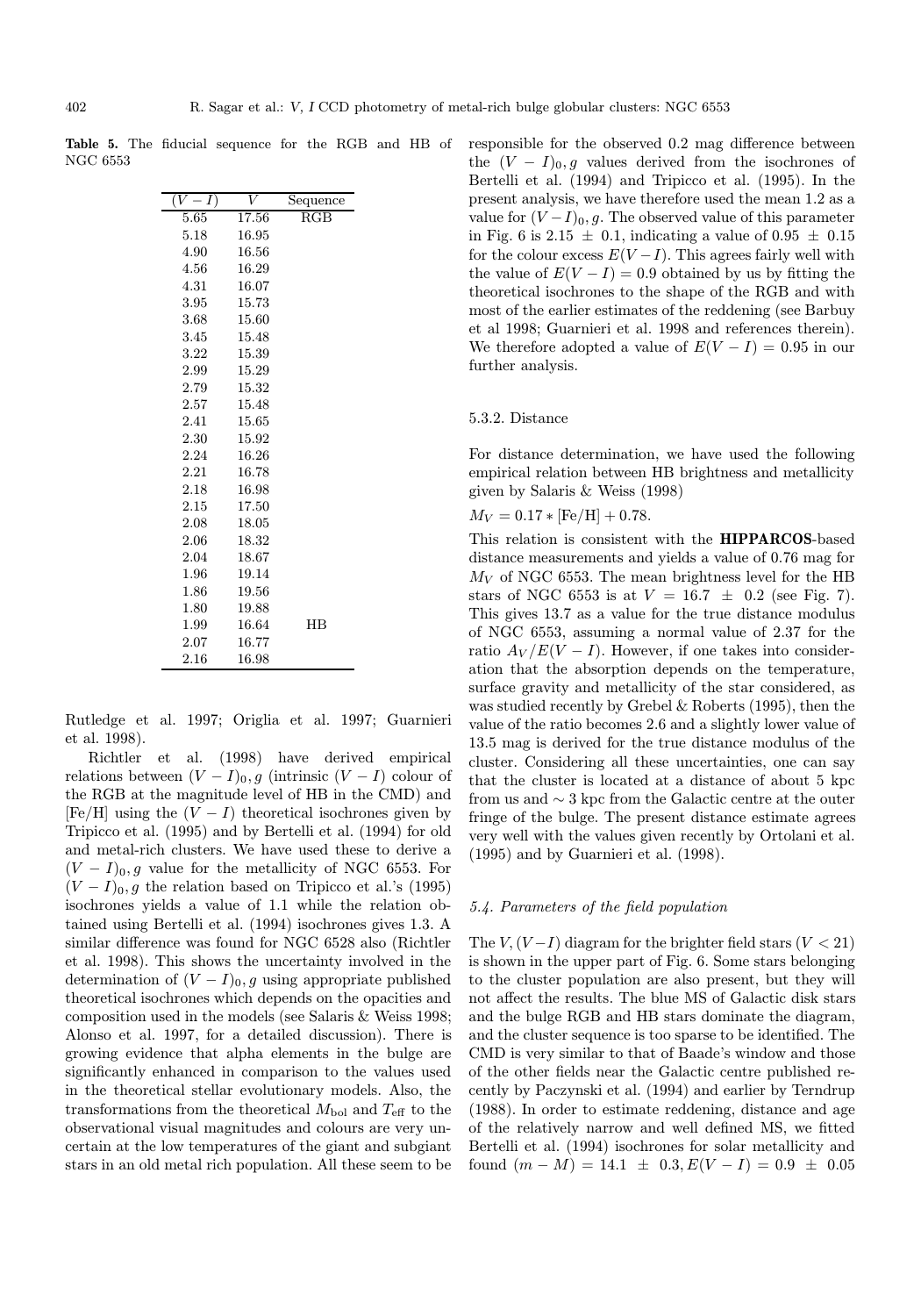and age  $= 800 \pm 200$  Myr. Paczynski et al. (1994) have also observed this population almost at the same distance of ∼ 2 kpc. At this distance, along the line of sight, the scale height of the thin disk corresponds to a distance of  $\sim$  100 pc. All these indicate that the foreground stars are in the Galactic disk and they are concentrated at a single distance of  $\sim$  2 kpc. The dispersed but clearly defined RGB and the tilted and elongated  $(∆(V - I))$ > 0.7 mag) HB are in part caused by depth effects along the line of sight and probably also by differential interstellar extinction within the field region. The slope of the HB tilt is  $\sim$  2.5. The RGB of the bulge populations also turns over just like the NGC 6553 population. In Fig. 6, a theoretical isochrone from Bertelli et al. (1994) is overplotted for apparent distance modulus of 17.2 and reddening  $E(V-I) = 1.1$ . The isochrone has  $Z = 0.02$  and an age of 12 Gyr. The fits of theoretical isochrones in Fig. 6 cannot

in the cluster population. There are about 10 such stars. The location of the HB and the morphology of the RGB have also been used to estimate distance, reddening and metallicity of the bulk of the bulge populations present in the direction of the cluster. For this, we have used NGC 6553 as a reference. The value of  $\Delta V$ , the magnitude difference between the HB level and the top (brightest) of the RGB in V is 1.5  $\pm$ 0.2 indicating nearly solar metallicity for most of the bulge populations. The location of the HB where it joins the RGB is about 1.5  $\pm$  0.4 mag fainter in V and about  $0.3 \pm 0.2$  mag redder in  $(V-I)$  than the corresponding location of NGC 6553 in the V,  $(V-I)$  diagram. It means that most of the bulge stars in the direction of the cluster are background stars located at distances larger than  $\sim$  7 kpc with reddening  $E(V - I) \geq 1.2$ . These estimates agree fairly well with the values derived from the isochrone fitting.

account for the bright stars with  $(V-I) \geq 4.5$  as seen also

# 6. Discussion and conclusions

We have carried out  $VI$  CCD photometry of about 40 000 stars down to  $V = 23$  mag. They are located in an area of about  $6 \times 10$  arcmin<sup>2</sup> in the direction of the cluster NGC 6553. Our photometric zeropoint calibrations agree fairly well with the HST data. Present observations have derived the parameters for the field population present in the direction of the cluster for the first time. These indicate that NGC 6553 is situated behind the young (∼ 800 Myr) population of the Galactic disk but in front of most of the bulge stars. The young population located at a distance of ∼ 2 kpc suffers in interstellar extinction of  $A_v \sim 2.2$  mag. This is consistent with the average standard interstellar absorption in the disk of  $\sim 1$  mag/kpc adopted in many studies of galactic structure (cf. Neckel & Klare 1980 and references therein). This indicates that there is almost no interstellar matter present between the

young population of the Galactic disk and the cluster, as both have almost similar interstellar extinction with  $E(V-I) \sim 0.9$  mag. This is in accordance with the structure of Galactic thin disk, because, along the line of sight, at the distance of young population, we are leaving the thin disk where the dark clouds are concentrated.

The morphology of the RGB corrected for field star contamination confirms the nearly solar metallicity for the cluster population determined spectroscopically. Tilt and elongation in the HB of cluster population can not be understood in terms of the presence of differential extinction across the cluster region.

Acknowledgements. We gratefully acknowledge the useful discussions with K.S. de Boer and V. Mohan. A. Dieball helped in field star subtraction. The valuable suggestions given by anonymous referee has improved the paper significantly. The financial support provided by the Alexander von Humboldt Foundation to RS is gratefully acknowledged. TR wants to thank the Alexander von Humboldt Foundation for generous support and the Indian Institute of Astrophysics, Bangalore for hospitality and financial support. EKG acknowledges support by the German Space Agency (DARA) (grant 05 OR 9103 0) and by Dennis Zaritsky through NASA LTSA grant NAG-5-3501. Furthermore, we thank S. Ortolani for mailing his ground based CCD photometric data. This research has made use of the SIMBAD database, operated at CDS, Strasbourg, France.

### References

- Alonso A., Salaris M., Martinez-Roger C., Straniero O., Arribas S., 1997, A&A 323, 374
- Armandroff T.E., 1988, AJ 96, 588
- Barbuy B., Bica E., Ortolani S., 1998, A&A 333, 117
- Barbuy B., Castro S., Ortolani S., Bica E., 1992, A&A 259, 607
- Barbuy B., Ortolani S., Bica E., 1997, A&AS 122, 483
- Bertelli G., Bressan A., Chiosi C., Fagotto F., Nasi E., 1994, A&AS 106, 275
- Bruzual G., Barbuy B., Ortolani S., Bica E., Cuisinier F., Lejeune T., Schiavon R.P., 1997, AJ 114, 1531
- Grebel E.K., Roberts W.J., 1995, A&AS 109, 293
- Grebel E.K., Brandner W., Richtler T., Subramaniam A., Sagar R., 1995, BAAS 27, 1404
- Guarnieri M.D., Montegriffo P., Ortolani S., Moneti A., Barbuy B., Bica E., 1995, The Messenger 79, 26
- Guarnieri M.D., Ortolani S., Montegriffo P., Renzini A., Barbuy B., Bica E., Moneti A., 1998, A&A 331, 70
- Hartwick F.D.A., 1975, PASP 87, 77
- Heitsch F., Richtler T., 1999 (in preparation)
- King I.R., 1962, AJ 67, 471
- Landolt A., 1992, AJ 104, 340
- Lanteri Cravet F., Guarnieri M.D., Renzini A., Ortolani S., 1997, Advances in stellar evolution, Rood R.T., Renzini A. (eds.), p. 59
- Lloyd Evans T., Menzies J.W., 1973, in Variable stars in Globular Clusters and in Related Systems, IAU Col. 21, Fernie J.D. (ed.). D. Reidel Publishing Co., p. 151